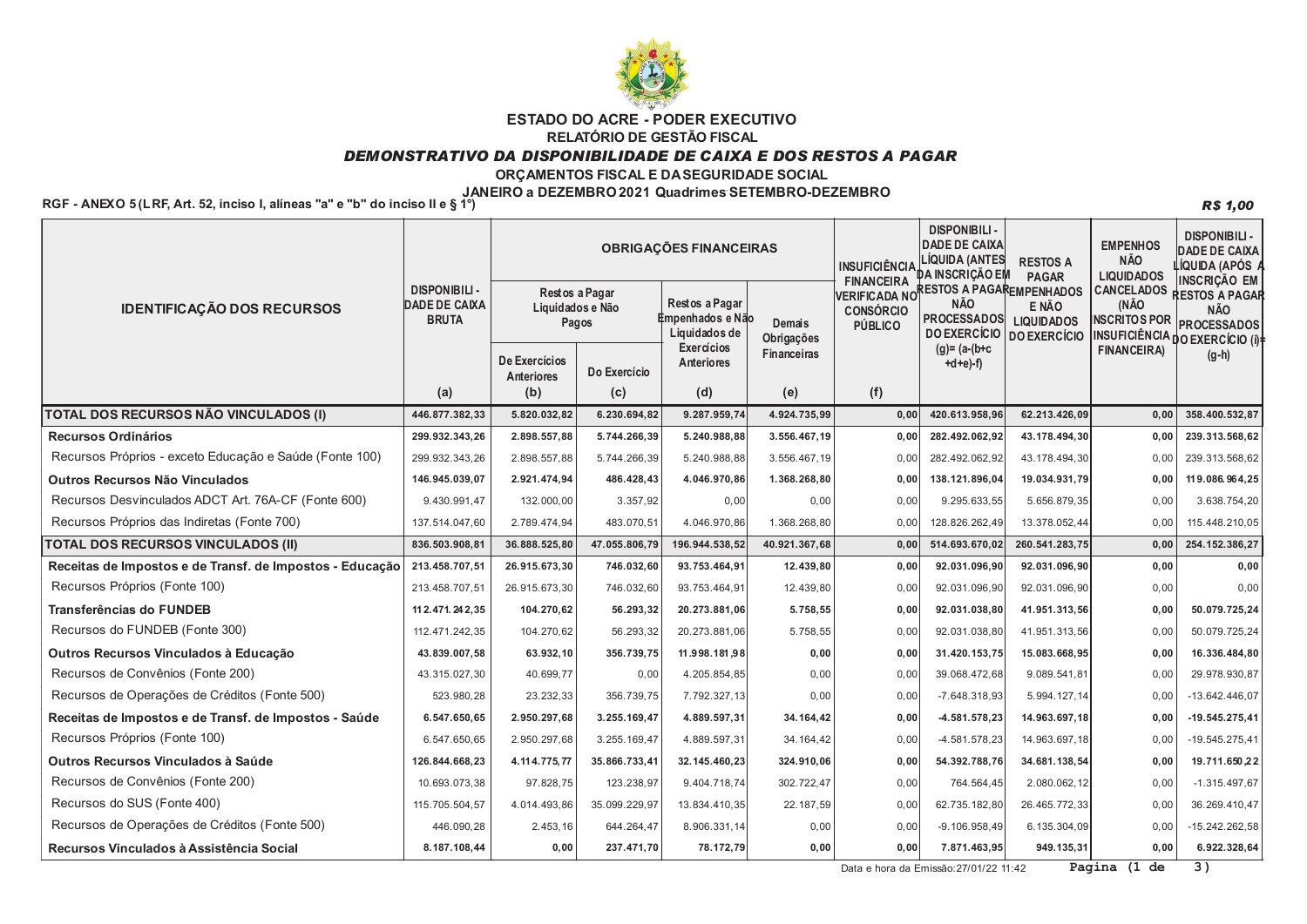

# **ESTADO DO ACRE - PODER EXECUTIVO**

RELATÓRIO DE GESTÃO FISCAL

## **DEMONSTRATIVO DA DISPONIBILIDADE DE CAIXA E DOS RESTOS A PAGAR**

ORÇAMENTOS FISCAL E DA SEGURIDADE SOCIAL

### JANEIRO a DEZEMBRO 2021 Quadrimes SETEMBRO-DEZEMBRO

RGF - ANEXO 5 (LRF. Art. 52. inciso I. alíneas "a" e "b" do inciso II e § 19

**DISPONIBILI-DISPONIBILI-DADE DE CAIXA OBRIGAÇÕES FINANCEIRAS EMPENHOS** DADE DE CAIXA LÍQUIDA (ANTES **NÃO** RESTOS A ÍQUIDA (APÓS) **INSUFICIÊN CIA** DA INSCRIÇÃO EM PAGAR **LIQUIDADOS INSCRICÃO EM FINANCEIRA** DISPONIBILI -**RESTOS A PAGAREMPENHADOS CANCELADOS** Restos a Pagar **VERIFICADA NO RESTOS A PAGAR** Restos a Pagar **NÃO DADE DE CAIXA**  $F NÅO$ (NÃO **IDENTIFICAÇÃO DOS RECURSOS** Liquidados e Não **NÃO CONSÓRCIO** PROCESSADOS | I IQUIDADOS Empenhados e Não **INSCRITOS POR BRUTA** Pagos Demais PÚBLICO **PROCESSADOS** INSUFICIÊNCIA DO EXERCÍCIO (i)+ Liquidados de **DO EXERCÍCIO DO EXERCÍCIO** Obrigações Exercícios  $(g) = (a-(b+c))$ **FINANCEIRA) Financeiras**  $(g-h)$ De Exercícios **Anteriores**  $+ d + e$ )-f) Do Exercício Anteriores  $(a)$  $(b)$  $(c)$  $(d)$  $(e)$  $(f)$ Recursos de Convênios (Fonte 200) 8.187.108.44  $0.00$ 237.471.70 78.172.79  $0.00$  $0.00$ 7.871.463,95 949.135.31  $0.00$ 6.922.328.64 Recursos Vinculados ao RPPS - Plano Previdenciário 83.958.129.32 3.147.318,36  $0.00$ 80.810.810,96 2.016.649,87 78.794.161,09  $0,00$  $0.00$  $0.00$  $0,00$ Recursos do RPPS (Fonte 800) 83.958.129.32  $0.00$  $0.00$  $0.00$ 3.147.318.36  $0.00$ 80.810.810.96 2.016.649.87  $0.00$ 78.794.161.09 Recursos Vinculados ao RPPS - Plano Financeiro  $0.00$  $0.00$  $0.00$  $0.00$  $0.00$  $0.00$  $0.00$  $0.00$  $0.00$  $0.00$ Recursos de Operações de Crédito (exceto Educação e Sai 35.171.852.91 402.621.11 3.717.657.63 18.189.824.37 154,379.09 12.707.370.71 21.369.206.31  $-8.661.835.60$  $0.00$  $0.00$ Recursos de Operações de Crédito (Fonte 500) 35.171.852.91 402.621.11 3.717.657.63 18.189.824.37 154.379.09  $0.00$ 12.707.370.71 21.369.206.31  $0.00$  $-8.661.835.60$ Recursos de Alienação de Bens/Ativos  $0.00$  $0.00$  $0.00$  $0.00$  $0.00$  $0.00$  $0.00$  $0.00$  $0.00$  $0.00$ 110.515.147.29 **Outros Recursos Vinculados** 206.025.541.82 2.336.955.22 2.819.708.91 15.615.955.87 37.242.397.40 148.010.524.42 37.495.377.13  $0.00$  $0.00$ Recursos da Defesa Civil (Fonte 221)  $0.00$  $0.00$  $0.00$  $0.00$  $0.00$  $0.00$  $0.00$  $0.00$  $0.00$  $0.00$ Recursos da Lei Aldir Blanc (Fonte 13) 1 285 373 32 26,000.00 451 925 00  $2,000,00$  $0<sub>0</sub>$ 805.448.32 805.448.32  $0.00$  $0.00$  $0.00$ Rec. de Convênios - exceto Educação, Saúde e Assist. Social ( 195.831.100.27 2.310.955.22 2.257.570.05 11.455.188.11 37.239.785.26  $0.00$ 142.567.601.63 36.711.238.46  $0.00$ 105.856.363.17 Recursos da LC 173/2020 - COVID-19 (Fonte 900) 3.853.335,80 8.909.068,23  $0,00$ 110.213,86 4.160.767,76 612,14  $0,00$ 4.637.474,47 784.138,67  $0,00$ TOTAL (III) =  $(I + II)$ .283.381.291.14 45.846.103.67 322.754.709.84 42.708.558.62 53.286.501.61 206.232.498.26  $0.00$ 935.307.628.98  $0.00$ 612.552.919.14

FONTE: Sistema de Administração Orçamentária. Financeira e Contábil. Unidade Responsável: Diretoria da Contabilidade Geral do Estado.

NOTA: 1 Essa coluna poderá apresentar valor negativo, indicando, nesse caso, insuficiência de caixa após o registro das obrigações financeiras.

Data e hora da Emissão 27/01/22 11:42 Pagina (2 de  $\overline{3)}$ 

**ORIGINAL ASSINADO** 

**R\$ 1,00**